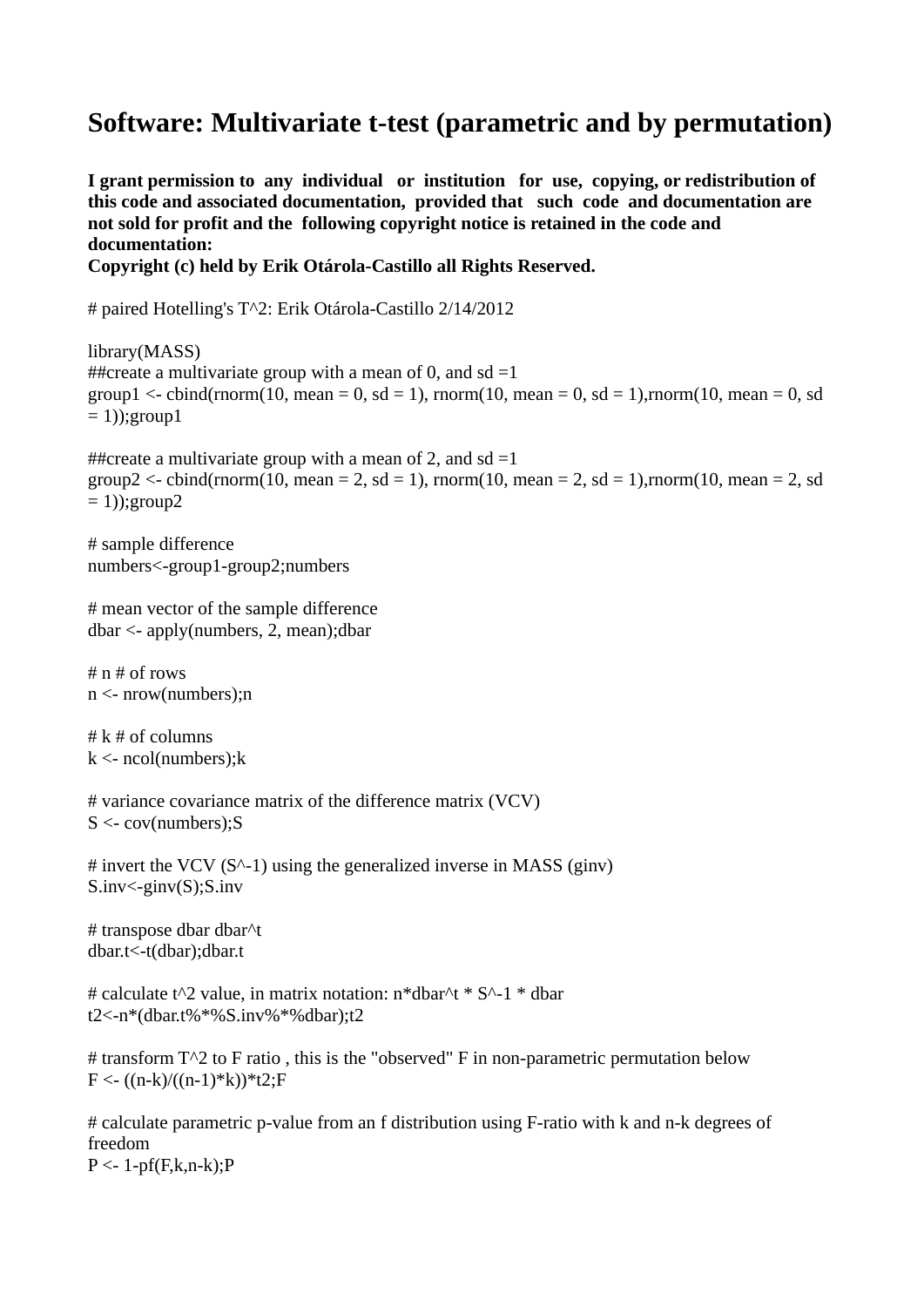# Now let's get a p value BY PERMUTATION :-) it is much more powerful

# the question becomes: "can we get a greater F ratio by random chance alone? # number of permutations nperm<-9999 sig<-numeric(nperm) F.permb<-numeric(nperm) # group two groups into one matrix gmatrix<-rbind(group1,group2) for  $(i$  in 1:nperm) { cat("Perm No.", i,"\n") # sample difference g1.perm<-gmatrix[sample(nrow(gmatrix),nrow(group1)),] g2.perm<-gmatrix[sample(nrow(gmatrix),nrow(group2)),] numbers.perm<-g1.perm-g2.perm # mean vector of the sample difference dbar.perm <- apply(numbers.perm, 2, mean) # n # of rows n.perm <- nrow(numbers.perm)  $# k # of columns$ k.perm <- ncol(numbers.perm) # variance covariance matrix of the difference matrix (VCV) S.perm <- cov(numbers.perm) # invert the VCV  $(S^{\wedge}-1)$  using the generalized inverse in MASS (ginv) S.inv.perm<-ginv(S.perm) # transpose dbar dbar^t dbar.t.perm<-t(dbar.perm) # calculate t^2 value, in matrix notation: n\*dbar^t \* S^-1 \* dbar t2.perm<-n.perm\*(dbar.t.perm%\*%S.inv.perm%\*%dbar.perm) # transform T^2 to F ratio F.perm <- ((n.perm-k.perm)/((n.perm-1)\*k.perm))\*t2.perm  $sig[i] \leq$ -ifelse (F.perm $>=$ F,1,0) F.permb[i]<-F.perm }

# compute p-value by summing sig and dividing by the number of permutations # be sure and add 1 to account for the "observed" F ratio, it has been seen at least once!!! (why pvalues equaling 0 make no sense.

```
p.perm<-(sum(sig)+1)/(nperm+1);p.perm
hist(c(F.permb,F));abline(v=F,col="red",lwd=2)
```
# Now let's get a p value by permutin without ANY assumptions regarding T, or F distributions, much, much more powerful, and much, much simpler # the question becomes: "can we get a greater DISTANCE between the mean-vectors by random chance alone? "

# number of permutations nperm<-9999 sig<-numeric(nperm)  $ml <$ - apply(group1, 2, mean);m1  $m2 <$ - apply(group2, 2, mean);m2